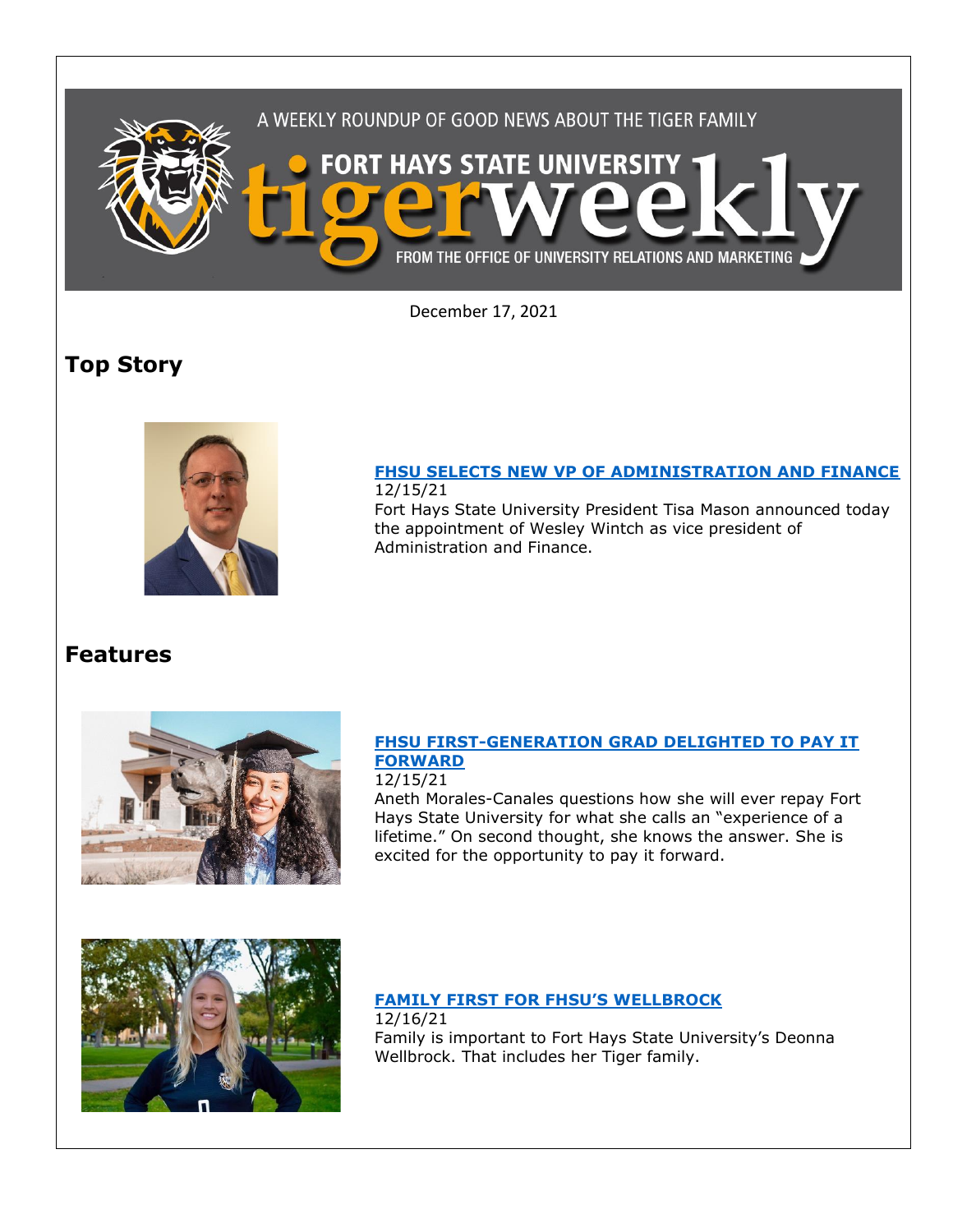## **News**







#### **[REMINDERS FOR FHSU FALL COMMENCEMENT](https://www.fhsu.edu/news/2021/12/reminders-for-fhsu-fall-commencement)** 12/13/21

The week that summer and fall 2021 graduates of Fort Hays State University have been awaiting is here. Following are a few reminders for Friday's in-person ceremonies at Gross Memorial Coliseum (GMC).

### **[FHSU STUDENTS](https://www.fhsu.edu/news/2021/12/fhsu-students-claim-first-place-in-state-competition) CLAIM FIRST PLACE IN STATE [COMPETITION](https://www.fhsu.edu/news/2021/12/fhsu-students-claim-first-place-in-state-competition)**

### 12/17/21

Four second-year students in Fort Hays State University's Department of Communication Sciences and Disorders (CSD) brought home first-place honors from a state competition earlier this fall. And the winning team gained more than a traveling trophy and a plaque.

### **[KWEC HOSTING HOLIDAY-THEMED EVENT](https://fhsu.edu/news/2021/12/kwec-hosting-holiday-themed-event)**

### 12/16/21

Fort Hays State University's Kansas Wetlands Education Center will host a holiday-themed drop-in event to be held a few days before Christmas. The STEM (Science, Technology, Engineering, and Math) come-and-go hands-on activities are scheduled for 1 to 4:30 p.m. Wednesday, Dec. 22.

# **Accomplishments**





### **[THE LITERATURE OF PROTEST AND THE CONSUMPTION OF](https://www.luc.edu/mmla/)  [ACTIVISM](https://www.luc.edu/mmla/)**

Dr. Eric Leuschner, chair and professor of English in FHSU's College of Arts, Humanities, and Social Sciences published an article in the fall issue of JMMLA: The Journal of the Midwest Modern Language Association. "This essay defines a literature of protest as a way to engage both historical and fictional protest, drawing in part on John Stauffer's rhetorical strategies of protest literature — empathy, shock value, and symbolic action."

### **NEW SEAT ON GOVERNOR'S MILITARY COUNCIL CREATED FOR FHSU**

### 11/30/21

Thanks largely to the work of FHSU's Dr. Seth Kastle, assistant professor of Leadership Studies, Fort Hays State has been granted a new seat on the governor's military council. Kastle will be the first person to fill this ex officio position.